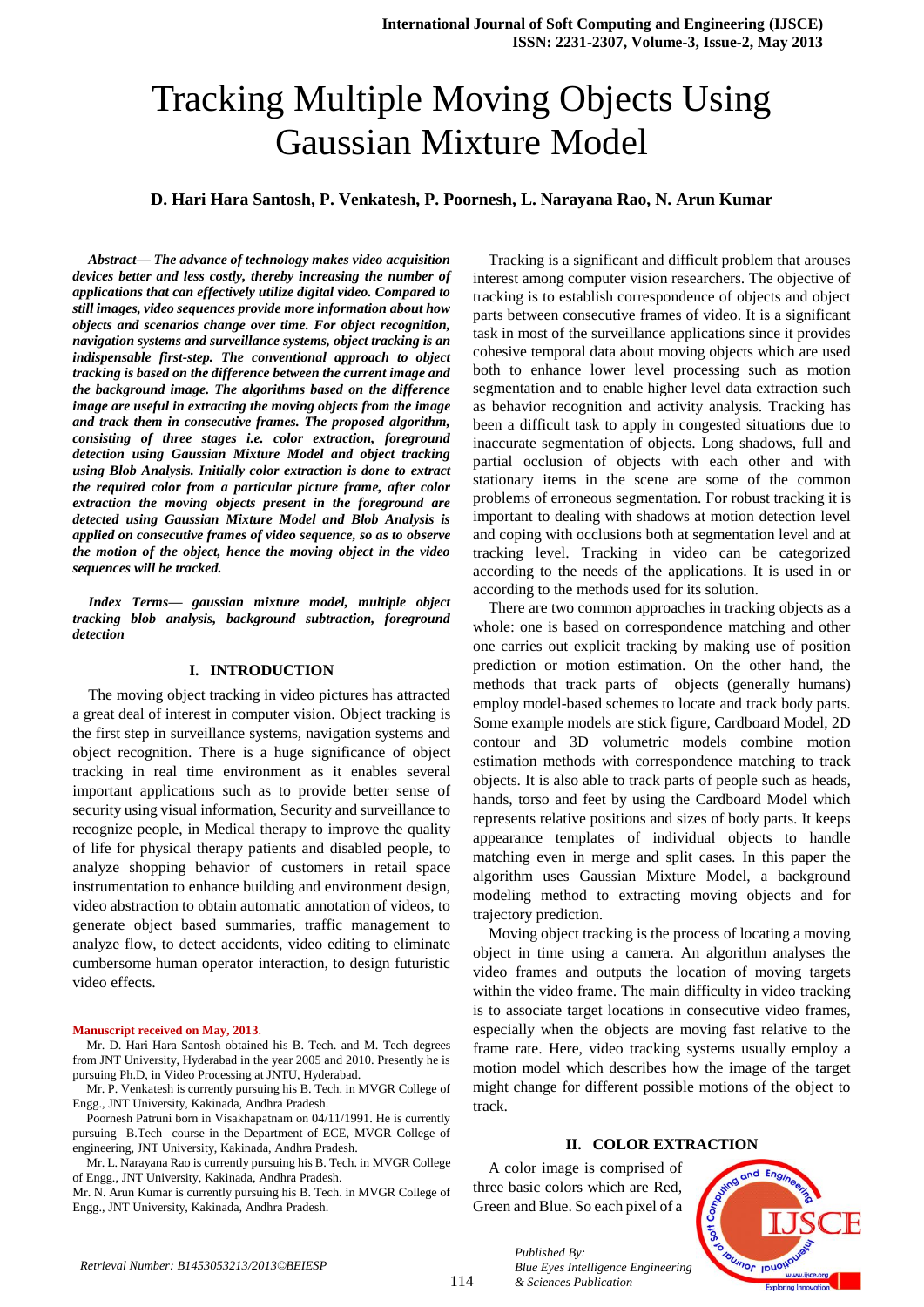color image can be broken down into Red, Green and Blue values. As a result, for the entire image 3 matrices are obtained, each one representing color features. The three matrices are arranged in sequential order, next to each other creating a 3 dimensional m by n by 3 matrixes.

The three basic colors can be used to extract other color components from the image. They can be extracted using the following equations

$$
R = image(:,:, 1); \qquad G = image(:,:, 2);
$$
  
\n
$$
B = image(:,:, 3);
$$

 The below figure shows the extraction of three basic components using the above equations.



Figure 1. RGB color related with grayscale

This project mainly deals with tracking institutional buses which are yellow in color. Yellow is obtained by the combination of red and green colors. After extracting the basic components yellow color components of the image are extracted using R, G and B components using the following equation

$$
Y = \frac{(R+G)}{2} - B
$$

## **III. OBJECT DETECTION USING GAUSSIAN MIXTURE MODEL**

A Gaussian Mixture Model (GMM) is a parametric probability density function represented as a weighted sum of Gaussian component densities. GMMs are commonly used as a parametric model of the probability distribution of continuous measurements or features in a biometric system, such as color based tracking of an object in video.

In many computer related vision technology, it is critical to identify moving objects from a sequence of videos frames. In order to achieve this, background subtraction is applied which mainly identifies moving objects from each portion of video frames. Background subtraction or segmentation is a widely used technique in video surveillance, target recognitions and banks. By using the Gaussian Mixture Model background model, frame pixels are deleted from the required video to achieve the desired results. The application of background subtraction involves various factors which involve developing an algorithm which is able to detect the required object robustly, it should also be able to react to various changes like illumination, starting and stopping of moving objects.

Surveillance is the monitoring of the behavior, activities or

other changing information usually of people and often in a surreptitious manner. Video surveillance is commonly used for event detection and human identification. But it is not easy as think to detect the event or tracking the object. There are many techniques and papers introduced by many scientists for the backend process in the video surveillance. Different automated software's are used for the analysis of the video footage. It tracks large body movements and objects.

#### *A. Background Subtraction*

Background Subtraction is based on four important steps which are given below:

## *1) Preprocessing*

Temporal or spatial smoothing is used in the early pre processing stage to eliminate device noise which can be a factor under different light intensity. Smoothing technique also includes removing various other elements like environment such as rain and snow. In real-time systems, frame size and frame rate are commonly adopted to reduce the data processing rate. Another key factor in preprocessing technique is the data format used by the background subtraction model. Most algorithms can handle luminance intensity which is one scalar value per each pixel



Figure 2 - Image on the left shows snowing and image on the right is a resultant of smoothing effect

In the figure 2, shown are two images which shows snow on the left and whereas with the application of spatial and temporal smoothing on right image results in the elimination of snow producing an more clear and effective image for background subtraction.

### *2) Background Modeling*

This step uses the new video frame in order to calculate and update the background model. The main aim of developing a background model is that it should be robust against environmental changes in the background, but sensitive enough to identify all moving objects of interest.

### *3) Foreground Detection*

In this step, it identifies the pixels in the frame. Foreground detection compares the video frame with the background model, and identify candidate foreground pixels from the frame. Commonly- used approach for foreground detection is to check whether the pixel is significantly different from the corresponding background estimate.

### *4) Data Validation*

Finally, this step eliminated any pixels which are not connected to the image. It involves the process of improving the foreground mask based on the information obtained from the outside background model.

Most background models lack three main points:

1. Ignoring any correlation between neighboring pixels

*Blue Eyes Intelligence Engineering* 

*Published By:*

*& Sciences Publication* 

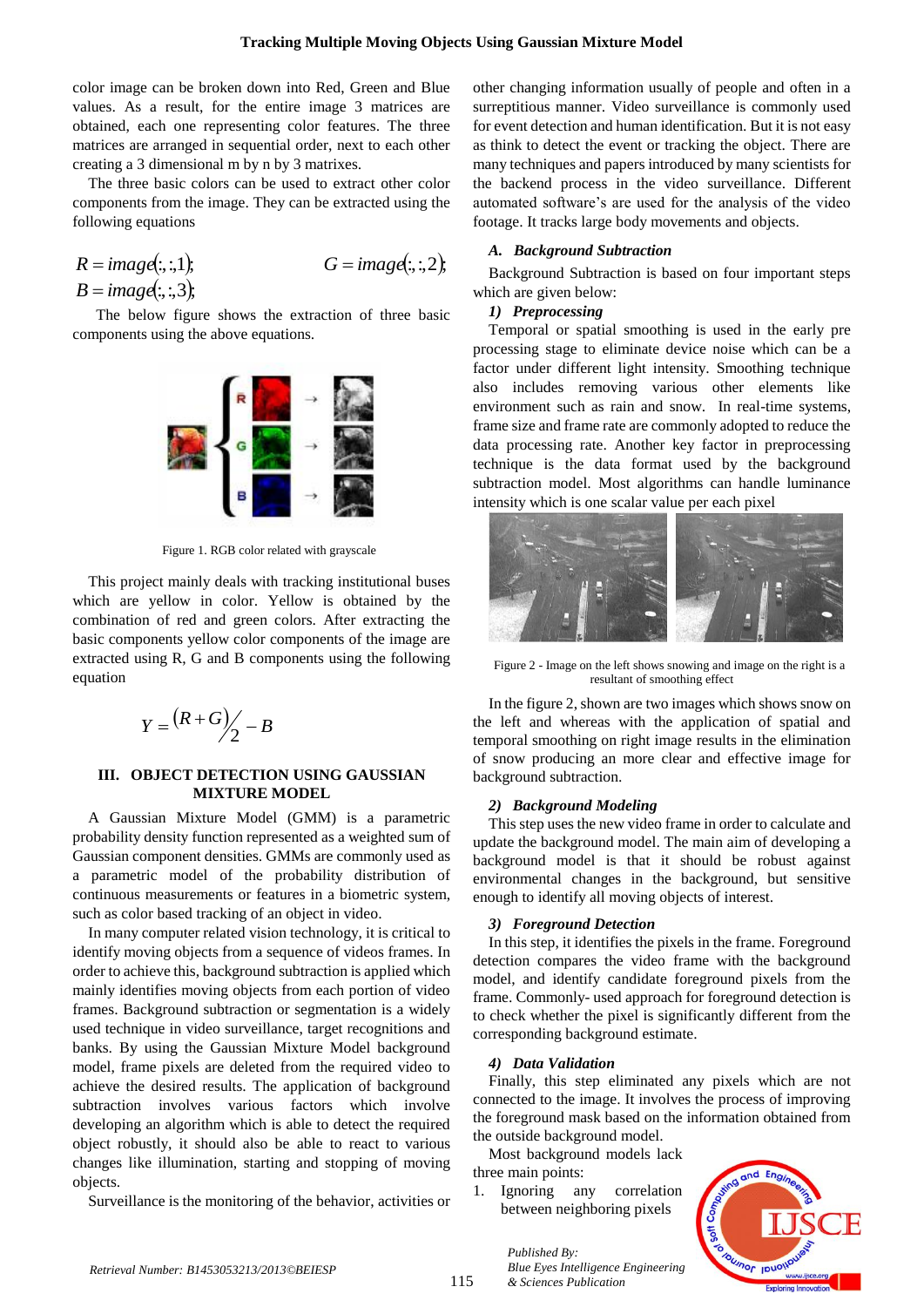- 2. The rate of adaption may not match the moving speed of the foreground object.
- 3. Non-stationary pixels, from moving leavers or shadow cast by moving objects are at times mistaken for true foreground objects.

### *B. Algorithm of Gaussian Mixture Model:*

In order to give a better understanding of the algorithm used for background subtraction the following steps were adopted to achieve the desired results:

1. Firstly, we compare each input pixels to the mean 'µ' of the associated components. If the value of a pixel is close enough to a chosen component's mean, then that component is considered as the matched component. In order to be a matched component, the difference between the pixel and mean must be less than compared to the component's standard deviation scaled by factor D in the algorithm.

2. Secondly, update the Gaussian weight, mean and standard deviation (variance) to reflect the new obtained pixel value. In relation to non-matched components the weights 'w' decreases whereas the mean and standard deviation stay the same. It is dependent upon the learning component 'p' in relation to how fast they change.

3. Thirdly, here we identify which components are parts of the background model. To do this a threshold value is applied to the component weights 'w'.

4. Fourthly, in the final step we determine the foreground pixels. Here the pixels that are identified as foreground don't match with any components determined to be the background.

#### *C. General formula of Gaussian Mixture Model:*

A Gaussian mixture model can be formulated in general as follows:

$$
P(X_t) = \sum_{i=1}^K \omega_{i,t} \eta(X_t; \mu_{i,t}, \Sigma_{i,t})
$$

Where, obviously,

$$
\sum_{i=1}^K \omega_{i,t} = 1
$$

The mean of such a mixture equals

$$
\mu_{t} = \sum_{i=1}^{K} \omega_{i,t} \mu_{i,t}
$$

that is, the weighted sum of the means of the component densities.

Where be the variable which represents the current pixel in frame , K is the number of distributions, and t represents time (i.e., the frame index),  $\boldsymbol{\mu}$  is an estimate of the weight of the ith Gaussian in the mixture at time t, is the mean value of the ith Gaussian in the mixture at time t, is the covariance matrix of the ith Gaussian in the mixture at time t.

#### *D. Necessity of GMM:*

The value of a pixel at time t in RGB or some other color space is denoted by  $\vec{x}$ . Pixel-based background subtraction involves decision if the pixel belongs to background (BG) or some foreground object (FG). Bayesian decision R is made by:

$$
R = \frac{p\left( BG \middle| \stackrel{\rightarrow}{x}^{(i)} \right)}{p\left( FG \middle| \stackrel{\rightarrow}{x}^{(i)} \right)} = \frac{p\left( \stackrel{\rightarrow}{x}^{(i)} \middle| BG \right) p(BG)}{p\left( \stackrel{\rightarrow}{x}^{(i)} \middle| FG \right) p(FG)}
$$

The results from the background subtraction are usually propagated to some higher level modules, for example the detected objects are often tracked. While tracking an object we could obtain some knowledge about the appearance of the tracked object and this knowledge could be used to improve background subtraction. In a general case we don't know anything about the foreground objects that can be seen or when and how often they will be present. Therefore we set  $p(FG) = p(BG)$  and assume uniform distribution for the foreground object appearance  $p(\vec{x}|FG) = \vec{c}$ . We decide then that the pixel belongs to the background if:

$$
p\left(\frac{\rightarrow^{(i)}}{\chi}\middle|BG\right)>c_{thr} (= Rc_{FG}),
$$

where  $\bullet$  is a threshold value. We will refer to p( $\overrightarrow{\mathbf{x}}$  BG) as the background model. The background model is estimated from a training set denoted as X.

## *E. Methodology*

The GMM is a mixture of k Gaussian distributions that point the change of state of the corresponding pixels from one frame to another. The algorithm developed applies gaussian mixtures to each frame and transforms images once colorful into binary images. For the corresponding pixels that undergo no state changes, the value 1 (black) is attributed and for pixels that undergo drastic changes in state, the value 0 (white) is attributed. Thus, it is possible generating the locations of all moving objects in the video.

This is how all the moving objects in the video are located using GMM.



As shown in the figure 3.a the pixels corresponding to the road which is background in the image do not undergo state changes, as a result the value 0 (black) is attributed and appears black as shown in figure 3.b. The pixels corresponding to cars undergo drastic changes in state, so the value 1 (white) is attributed and cars appears white as shown in figure 3.b

## **IV. BLOB ANALYSIS**

For image processing, a blob is defined as a region of connected pixels. Blob analysis is the identification and study of these regions in an image. The algorithms discern pixels by their value and place them in one of two categories: the foreground (typically pixels with a non-zero value) or the background (pixels with a zero value).

In typical applications that use blob analysis, the blob features usually calculated are area and perimeter, Feret diameter, blob shape, and location. The versatility of blob

analysis tools makes them suitable for a wide variety of applications such as pick-and-place, pharmaceutical, or inspection of

*& Sciences Publication* 

*Published By:*

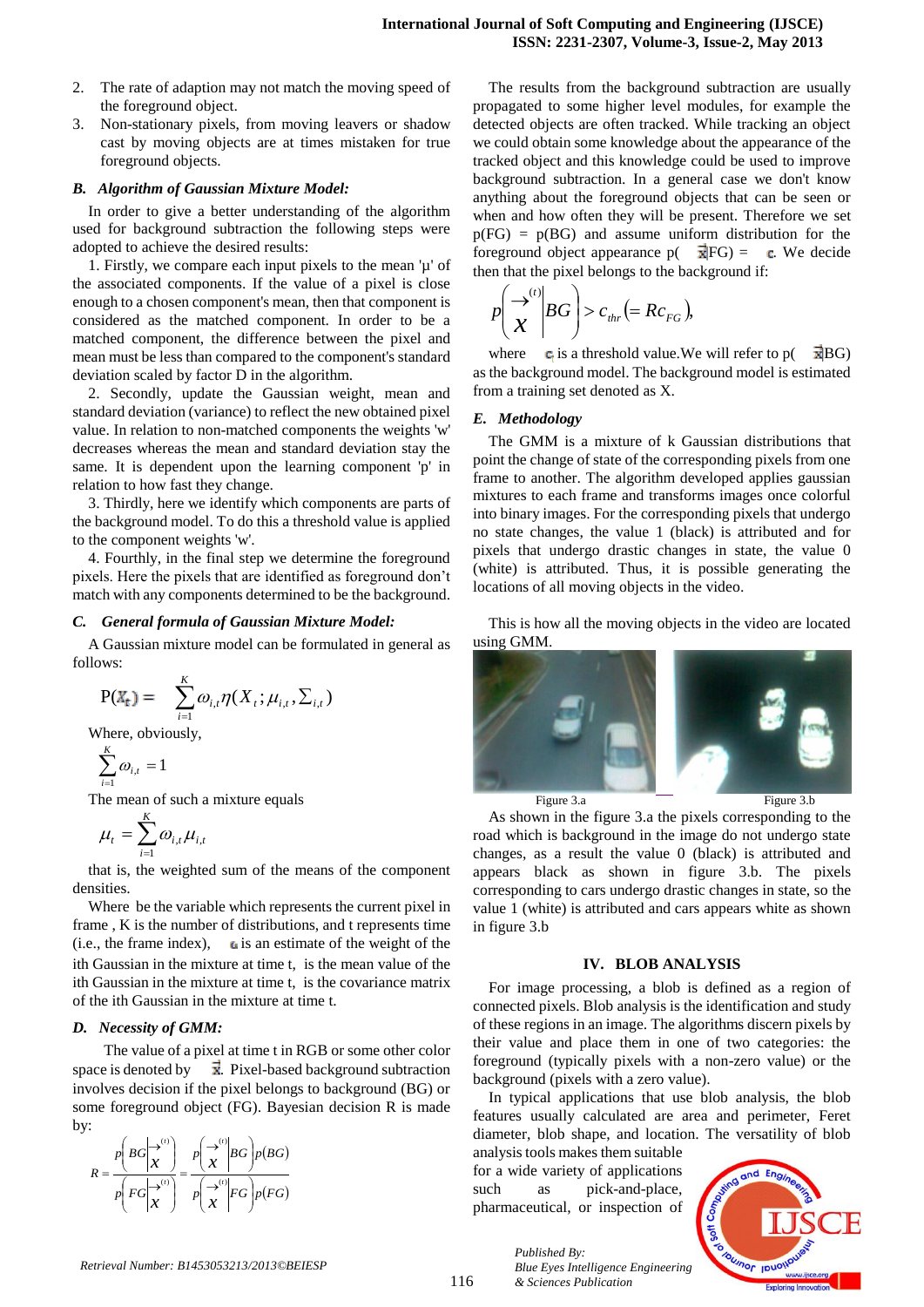food for foreign matter.

Since a blob is a region of touching pixels, analysis tools typically consider touching foreground pixels to be part of the same blob. Consequently, what is easily identifiable by the human eye as several distinct but touching blobs may be interpreted by software as a single blob. Furthermore, any part of a blob that is in the background pixel state because of lighting or reflection is considered as background during analysis.

Blob analysis is used in finding blobs whose spatial characteristics satisfy certain criteria. In many applications where computation is time consuming, blob analysis is used to eliminate blobs that are of no interest based on their spatial characteristics, and keep only the relevant blobs for further analysis. It can also be used to find statistical information such as the size of the blobs or the number, location, and the presence of blob regions.

## *A. Blob Analysis Concepts*

A typical blob analysis process scans through an entire image and detects all the particles, or blobs, in the image and builds a detailed report on each particle. This report usually contains approximately 50 pieces of information about the blob, including the blob's location in the image, size, shape, orientation to other blobs, longest segment, and moment of inertia.

Perimeter, angle, area, and center of mass are the parameters used to identify and classify these blobs. Using multiple parameters can be faster and more effective than pattern matching in many applications.

## *B. Blob analysis to calculate area:*

The following area parameters are described below

**Number of pixels –** Area of a particle, without holes, in pixel units

**Particle area** – Area of a particle expressed in real units (based on image spatial calibration). This value is equal to **Number of pixels** when the spatial calibration is such that 1 pixel represents 1 square unit.

**Scanned area –** Area of the entire image expressed in real units. This value is equal to the product **(Resolution X×X Step) (Resolution Y×Y Step).**

**Ratio –** Ratio of the particle area to the entire image area. The percentage of the image occupied by all particles.

Ratio = 
$$
\frac{\text{particle at}}{\text{scanned at}}
$$

**Number of holes –** Number of holes inside a particle. The software detects the holes inside a particle as small as 1 pixel. **Holes' area –** Total area of the holes within a particle

**Total area –** Area of a particle including the area of its holes. This value is equal to **Particle area + Holes' area**

**Note:** A particle located inside a hole of a bigger particle is identified as a separate particle. The area of a hole that contains a particle includes the area covered by the particle

| Particle 3<br>Particle 2<br>Particle 1<br>Particle 4<br>A<br>G<br>Ξв<br>E |                      |             |                   |  |
|---------------------------------------------------------------------------|----------------------|-------------|-------------------|--|
|                                                                           |                      |             |                   |  |
| Particle#                                                                 | <b>Particle Area</b> | Holes' Area | <b>Total Area</b> |  |
| Particle 1                                                                | A                    | $B + C$     | $A + B + C$       |  |
| Particle 2                                                                | D                    | 0           | D                 |  |
| Particle 3                                                                | Е                    | $F + G$     | $E + F + G$       |  |

Fig 4: Different types of area indications

## **V. RESULTS**

Figures and Initially R, G, B components of the images are extracted individually. Using these extracted components, yellow objects are detected while excluding all the remaining objects in the image. Later Gaussian Mixture Model is applied to extract the foreground containing yellow objects.

After extracting the foreground, yellow buses are separated from remaining yellow colored objects based on the area of blob. For calculating the area blob analysis is used. Besides area of blob, area of bounding box is also calculated and then ratio of blob area and bounding box area is found out. If the ratio is greater than the threshold set then it is classified as bus. Now bounding rectangles are drawn around the detected buses, with that the numbers of buses being tracked are displayed on the top of output video.



Figure 5.a shows the frame 1422 of the traffic video sequence which contains two yellow buses and two other non-yellow color vehicles, from this frame R, G, B components are extracted individually. Using these components yellow objects are detected while neglecting all the non-yellow color objects in the frame, the yellow objects appear brighter than the remaining objects. Now Gaussian Mixture Model is applied to extract the foreground containing only yellow. After extracting the foreground, in order to separate the yellow buses from remaining yellow color objects blob analysis is used. Using blob analysis areas of blob, bounding box are calculated and ratio of those areas is calculated. For the yellow bus, the calculated ratio exceeds the threshold set, as a result a bounding box is drawn around

the bus and with that number of buses that have been tracked is displayed in black box on the top of output frame which can be

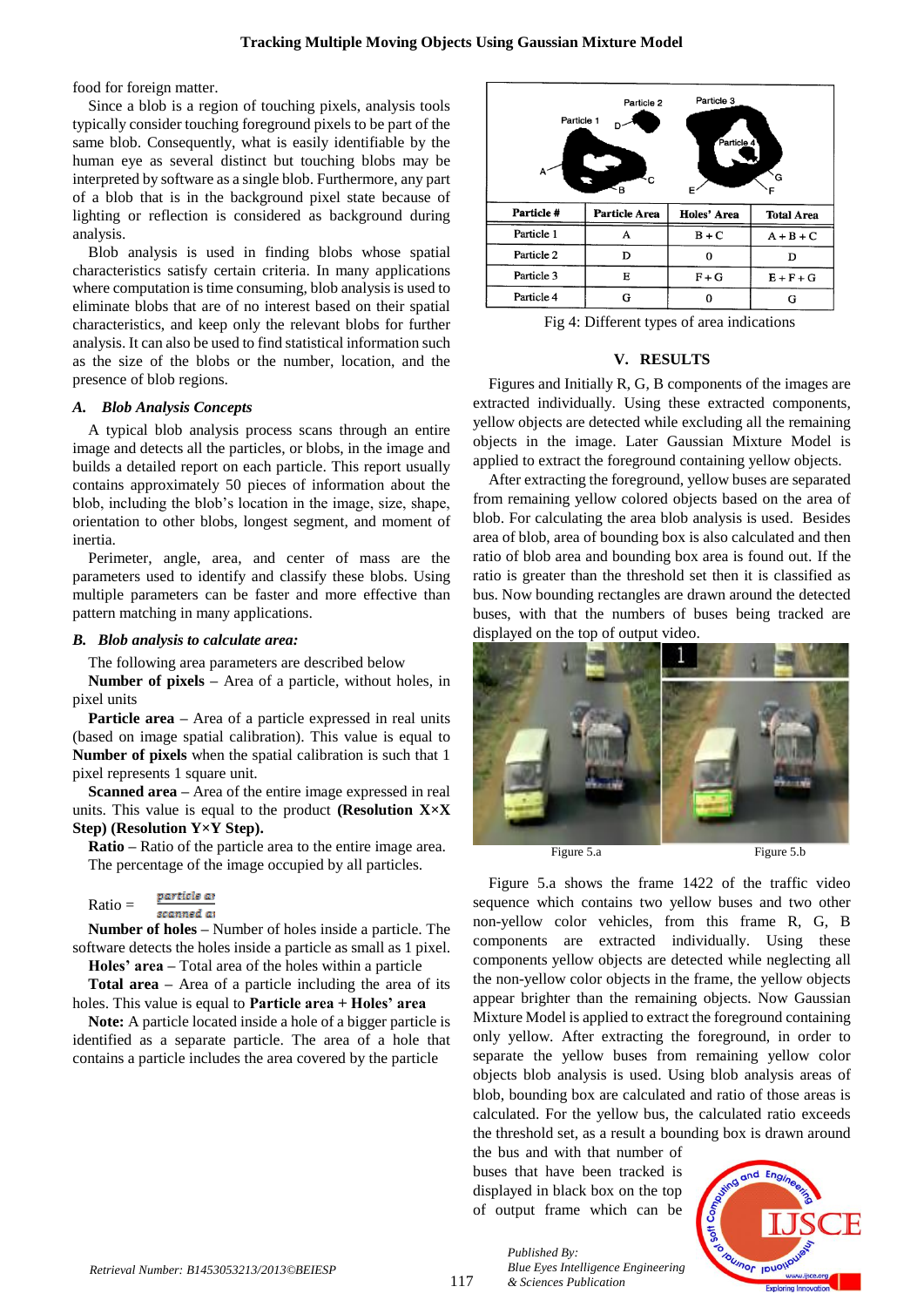observed in figure 4.b. Though there are two yellow buses in the input frame bounding box is drawn around only one bus which is present in the ROI (Region Of Interest). ROI is the region present below the white line in the output frame as shown in figure 5.b.



Figure 6.a shows the frame 3335 of the traffic video sequence which contains one auto and other non-yellow color vehicles, from this frame R, G, B components are extracted individually. Using these components yellow objects are detected while neglecting all the non-yellow color objects in the frame, the yellow objects appear brighter than the remaining objects. Now Gaussian Mixture Model is applied to extract the foreground containing only yellow. After extracting the foreground, using blob analysis areas of blob, bounding box are calculated and ratio of those areas is calculated. Though the auto is in yellow color, bounding box is not drawn around it as shown in figure 6.b because the ratio of areas does not exceed the threshold set.

Thus, this method is capable of discriminating the yellow buses from remaining yellow colored objects.

#### *A. Case study:*

| Time slot                         | <b>Buses</b><br>passed | <b>Buses</b><br>detected | <b>Efficiency</b><br>in $%$ |
|-----------------------------------|------------------------|--------------------------|-----------------------------|
| $3:30 \text{ pm}-3:45 \text{ pm}$ |                        | 10                       | 90.9                        |
| $3:45$ pm-4:00 pm                 | 13                     | 12                       | 92.3                        |
| $4:00 \text{ pm}-4:15 \text{ pm}$ |                        |                          | 100                         |
| $4:15$ pm- $4:30$ pm              |                        | 6                        | 100                         |
| $4:30 \text{ pm}-4:45 \text{ pm}$ | 17                     | 15                       | 88.2                        |
| $4:45$ pm $-5:00$ pm              | 10                     | 9                        | 90                          |
| Overall Efficiency                | 91.8                   |                          |                             |

TABLE 2: TRACKING EFFICIENCY OF THE PROPOSED ALGORITHM

In order to calculate the density of institutional buses and to compute the efficiency of proposed algorithm six time slots have been considered between 3:30 pm to 5 pm each of 15 minutes interval. In the table 7 it can be observed that the efficiency of the proposed algorithm varies between 88.2 to 100 percent. The causes for this variation observed are:

1. the average speed of the vehicles is below the threshold

2. occlusions caused while overtaking other vehicles



Fig 7: Failed case to detect due to occlusion

From the above figure it is observed that the second bus is not detected as the first bus occludes the second bus, as a result the second vehicle is not recognized as a bus.

From table it is observed that a total of 61 buses passed through, out of which 56 buses have been detected successfully. Thus the overall efficiency of proposed algorithm is 91.8.

#### **VI. CONCLUSIONS**

We have proposed an object tracking algorithm for video pictures, based on GMM and blob analysis on frames in a simple feature space. Simulation results for frame sequences with moving buses (especially yellow colored) video sequences verify the suitability of the algorithm for reliable moving object tracking. Initially R, G, B components of the images are extracted individually. Using these extracted components, yellow objects are detected while excluding all the remaining objects in the image. Later Gaussian Mixture Model is applied to extract the foreground containing yellow objects.

There may also be the concern that the linear motion estimation may fail for objects moving in a complicated nonlinear way. However, if the movement is not extremely fast, the deviation from estimated positions between successive frames is small, than correct tracking is reliably achieved. Furthermore, if mistracking occurred at some frame by reason of occlusion, newly appearing or disappearing objects, the proposed algorithm could recover correct tracking after a couple of frames. GMM makes the algorithm more robust, such that the tracker will recover tracking if occlusion takes place.

## **REFERENCES**

- [1] Takashi morimoto, Osama kiriyama, youmei harada,Object tracking in video images based on image segmentation and pattern matching IEEE conference proceedings, vol no 05, page no, 3215-3218, 2005
- [2] Zehang, S., Bebis, G., Miller, R.: On-road vehicle detection: a review. IEEE Trans. Pattern Anal. Mach. Intell. 28(5), 694–711 (2006)
- [3] Bin, D., Yajun, F., Tao,W.: A vehicle detectionmethod via symmetry in multi-scale windows. In: 2nd IEEE Conference on Industrial Electronics and Applications, 2007 (ICIEA 2007), pp. 1827–1831 (2007)
- [4] Nedevschi, S., Vatavu, A., Oniga, F., Meinecke, M.M.: Forward collision detection using a stereo vision system. In: 4th International Conference on Intelligent Computer Communication and Processing, 2008 (ICCP 2008), pp. 115–122 (2008)
- [5] Reynolds, D.A., Rose, R.C.: Robust Text-Independent Speaker Identification using Gaussian Mixture Speaker Models. IEEE Transactions on Acoustics, Speech, and Signal Processing 3(1) (1995) 72–83
- [6] Boeing, A., Braunl, T.: ImprovCV: Open component based automotive vision. In: Intelligent Vehicles Symposium, 2008 IEEE, pp. 297–302 (2008)

*& Sciences Publication* 

*Published By:*